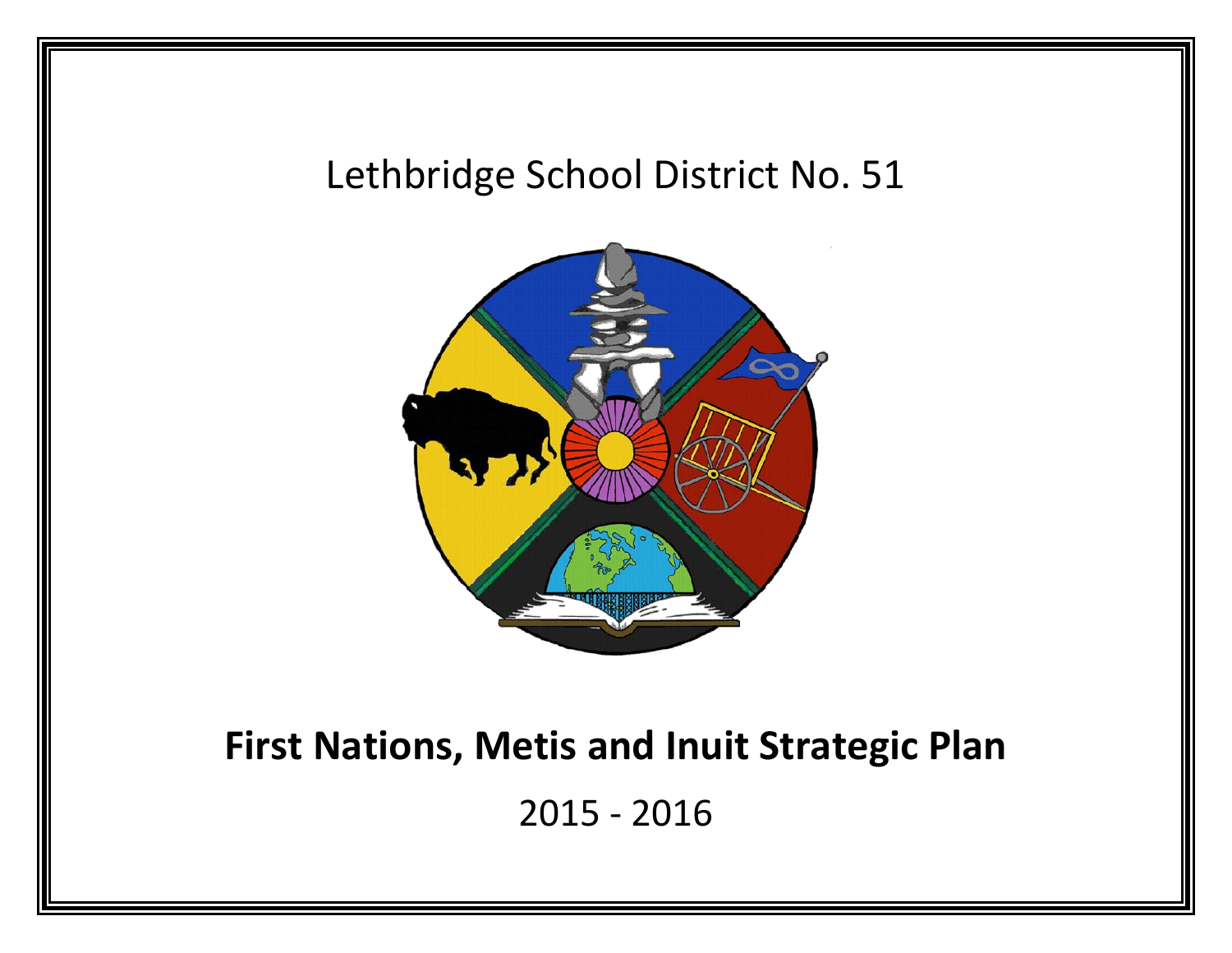# **Lethbridge School District No. 51**

FNMI Strategic Plan for 2015 – 2016

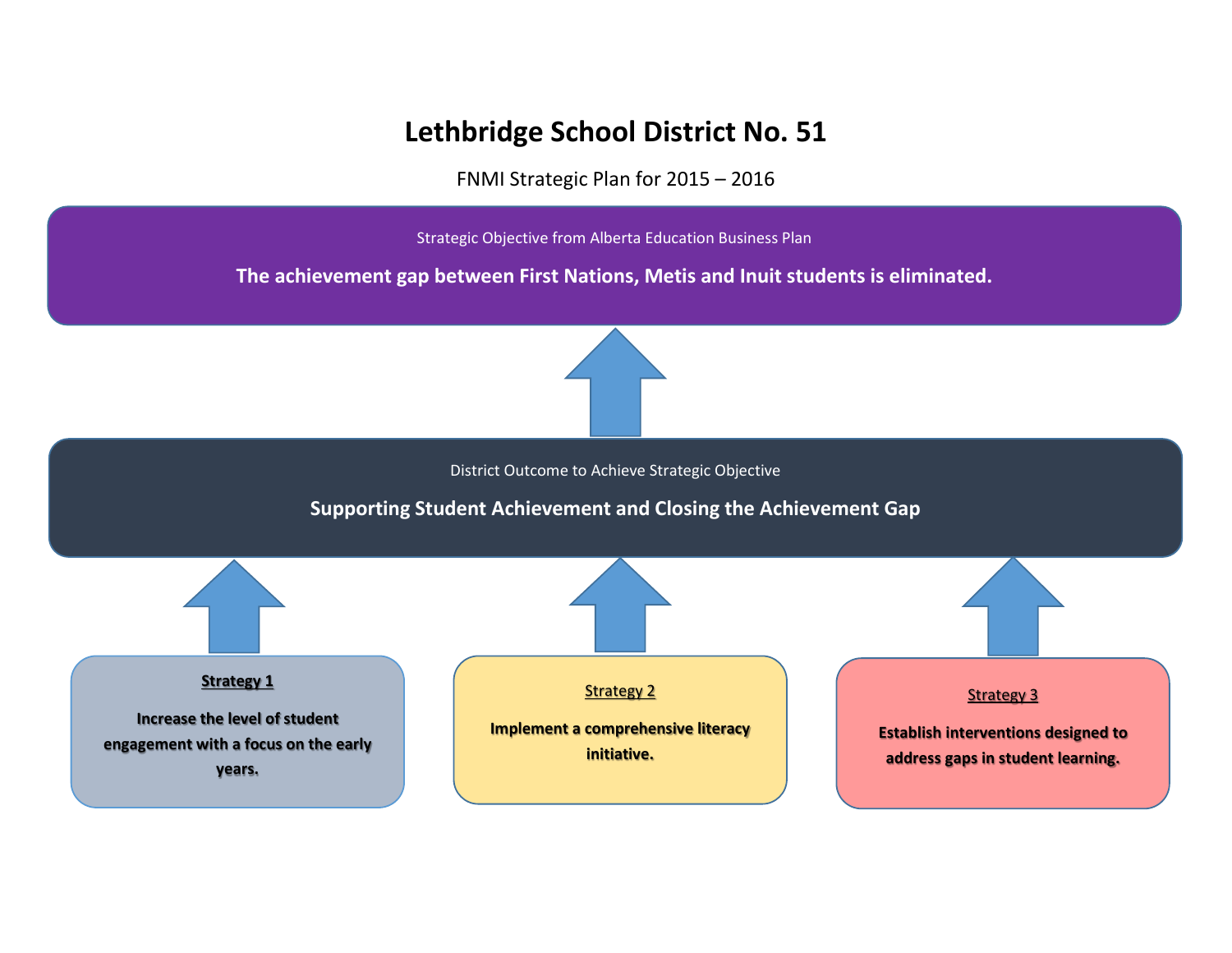**Increase the level of student engagement with a focus on the early years.** 

#### • **Specific Activities**

- **Incorporate FNMI resources into instructional programs and provide workshops in their use.**
- **Support FNMI Liaisons, Elementary Counsellors and Making Connections Workers in working with students and their families to remove barriers to academic achievement.**
- **Track attendance levels from Kindergarten to grade 5 and develop coordinated intervention strategies to encourage student attendance.**
- **Early in the school year connect with parents of children entering school for the first time.**
- **Provide attendance incentives to students who achieve perfect attendance and celebrate their success in the FNMI Newsletter.**
- **Increase the number of cultural activities and engage FNMI students, with attention to offering leadership roles.**

- **Teachers access FNMI resources from the Curriculum Resource Centre and the school.**
- **Teachers report using more FNMI resources in their instruction.**
- **Contact notes documenting the frequency of contact with students are collected.**
- **Student attendance improves.**
- **Kindergarten parents report feeling connected to their child's school.**
- **More students take a leadership role in cultural activities in the school.**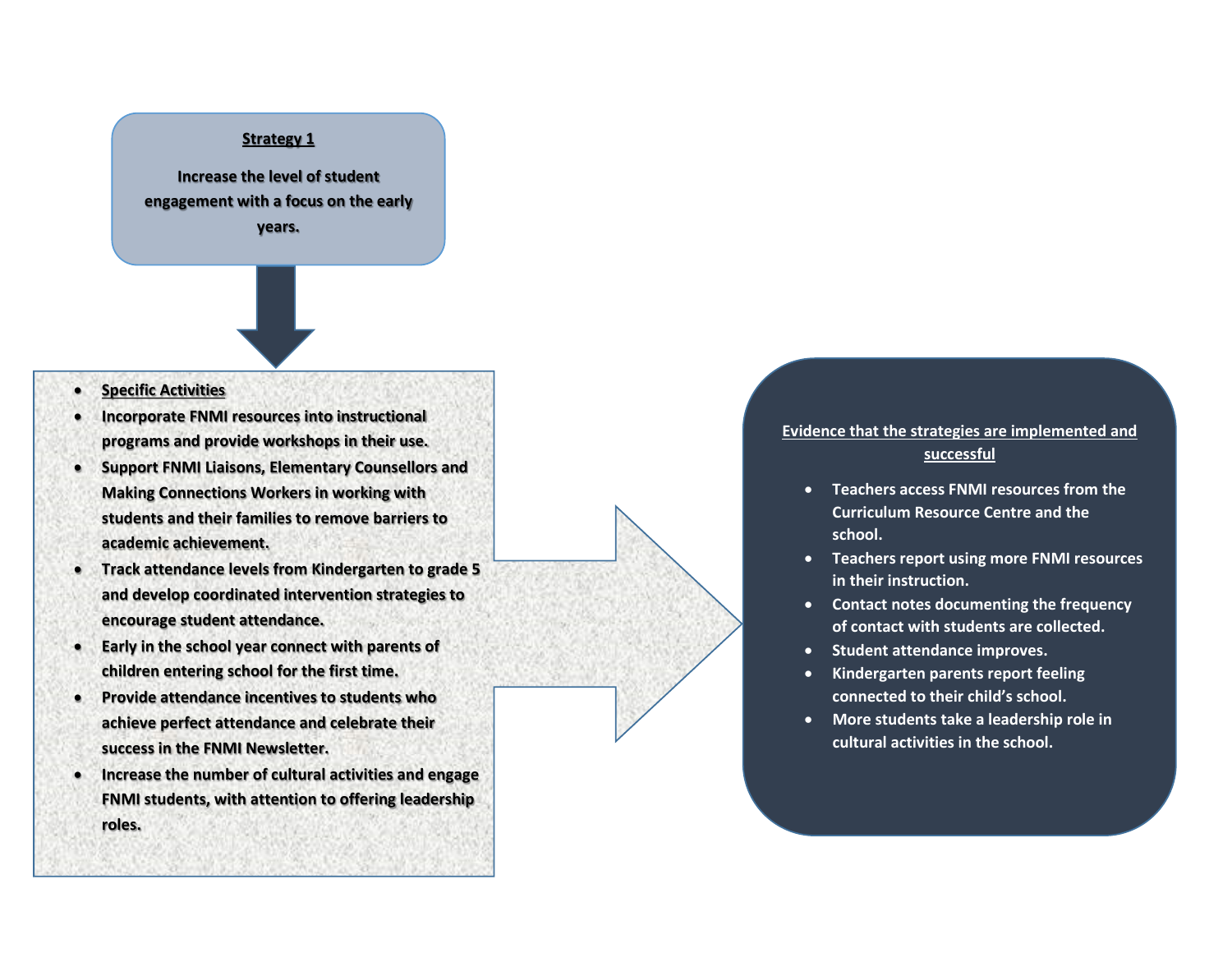**Implement a comprehensive literacy initiative.** 

## **Specific Activities:**

- **Expand the use of READ 180 at the secondary level.**
- **Offer professional learning activities for teachers related to literacy at elementary and middle school levels.**
- **Develop a common literacy assessment tool across all elementary schools.**
- **Explore ways to provide literacy resources to parents.**

- **There are more teachers trained in the use of READ 180 and it is integrated into the middle and high school programs.**
- **Guided reading workshops are offered to middle school teachers and student literacy levels increase.**
- **Early literacy workshops are offered to elementary teachers, particularly first and second year teachers and student literacy levels increase.**
- **The common literacy tool data establishes a benchmark for literacy levels.**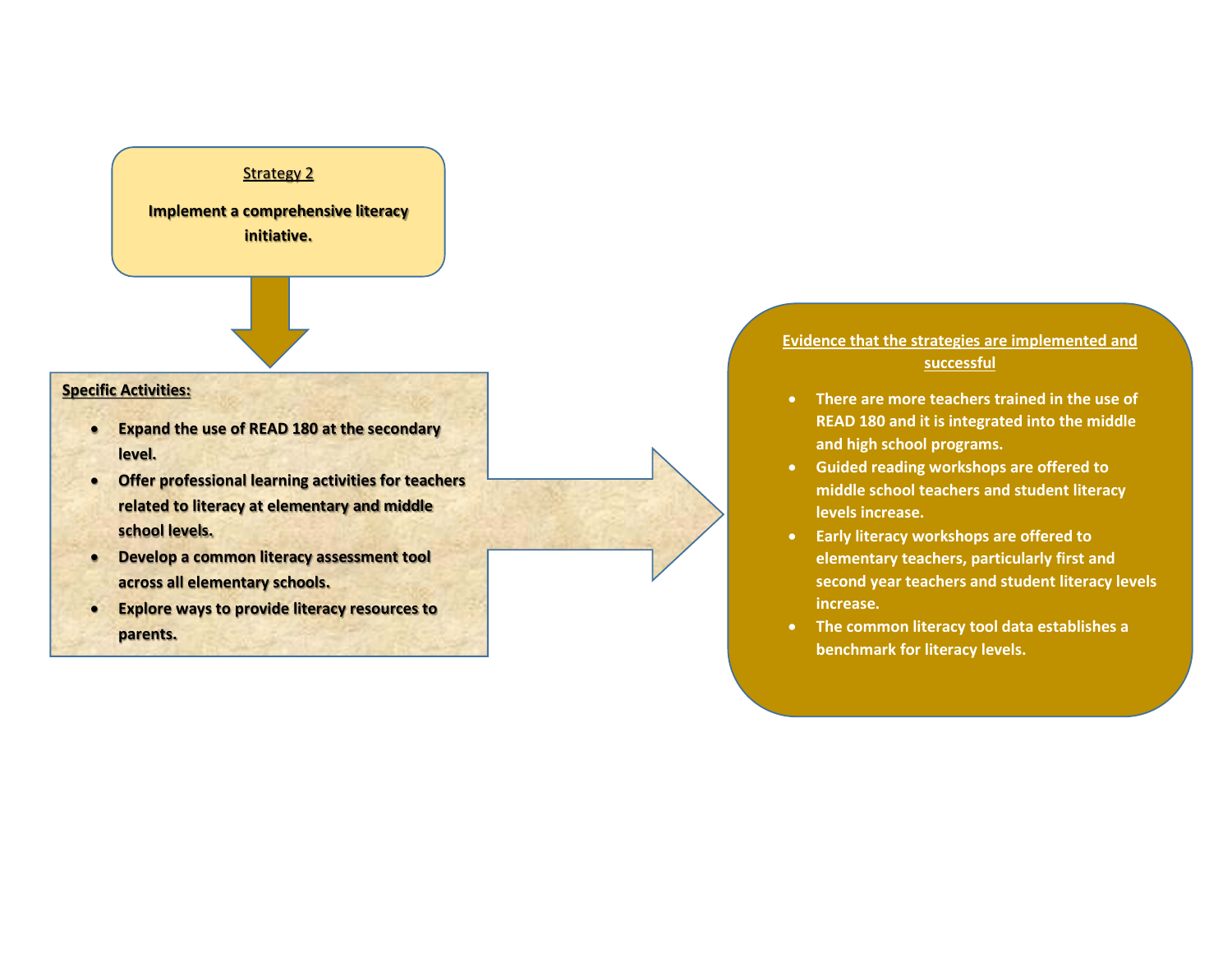**Establish interventions designed to address gaps in student learning.**

## **Specific Activities**

- **Develop Pyramids of Intervention for students, with a focus on early intervention at the primary level.**
- **Recruit volunteers, preferably Elders, to assist primary students with their reading.**

- **Pyramids of Intervention will be developed and monitored by the FNMI Lead Teacher. Student growth will result.**
- **Students' reading levels will be at grade level.**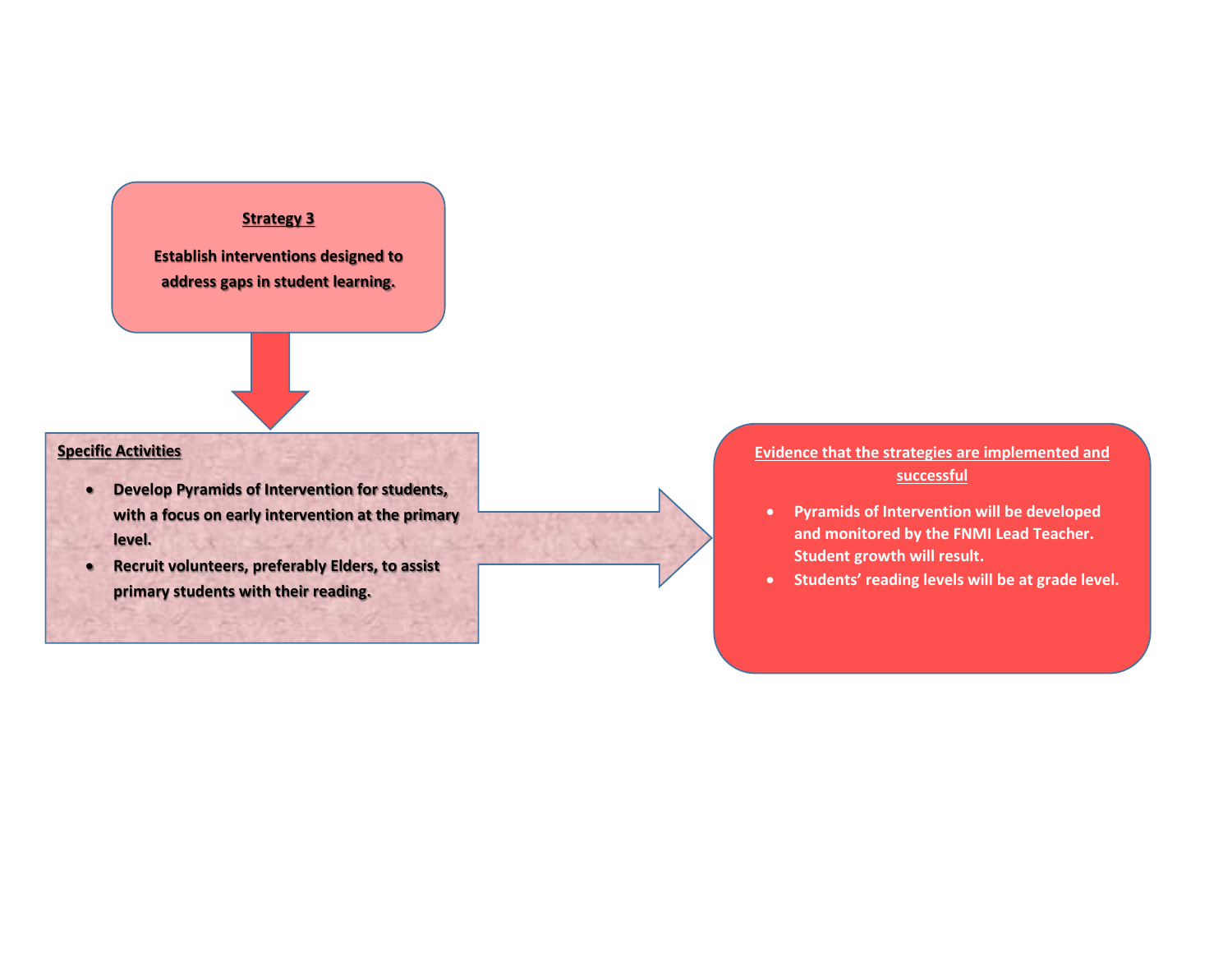# **Lethbridge School District No. 51**

FNMI Strategic Plan for 2015 – 2016

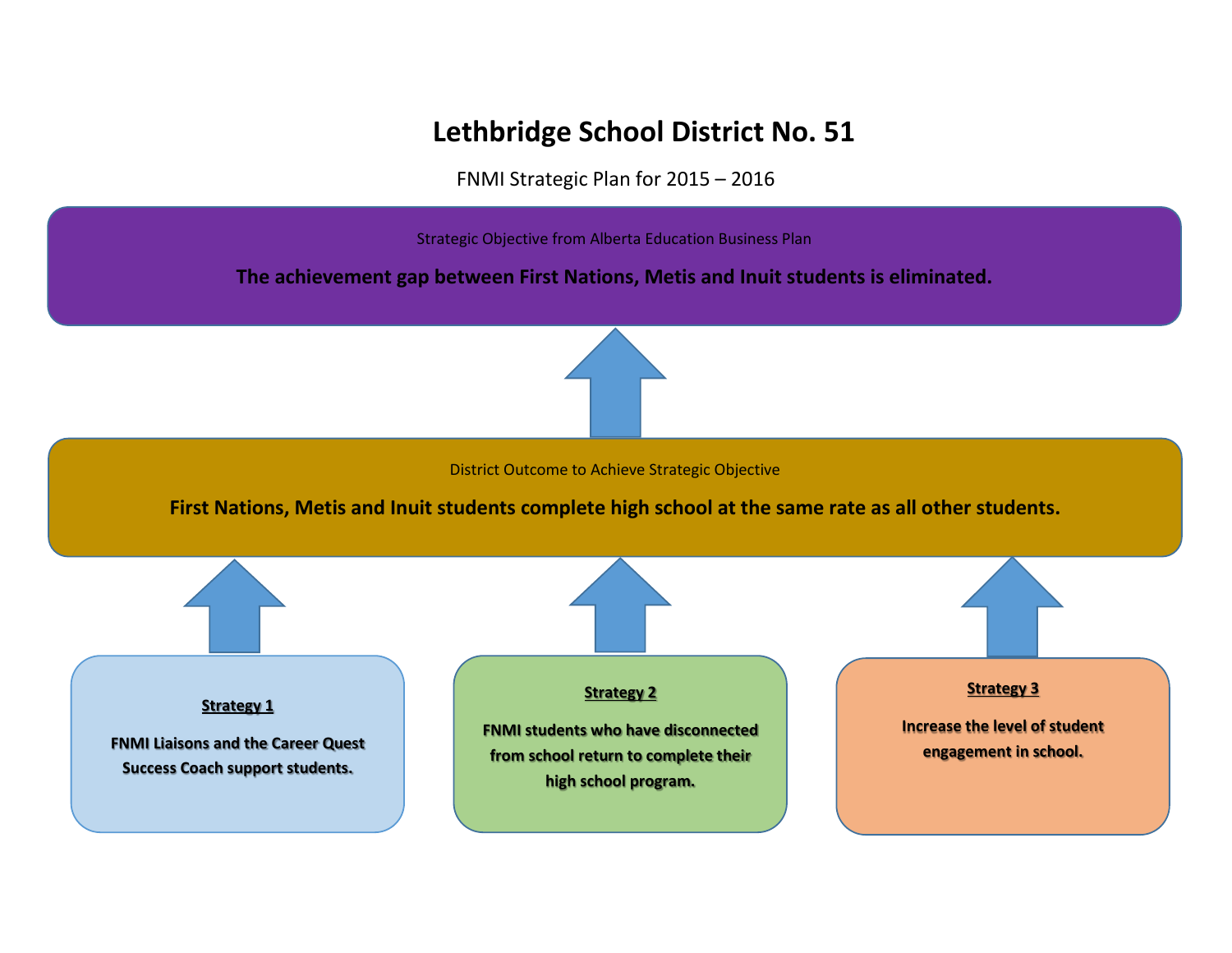**FNMI Liaisons and the Career Quest Success Coach support students.** 

#### **Specific Activities**

- **FNMI Liaisons will provide ongoing support for personal concerns.**
- **FNMI Liaisons will facilitate mentorship opportunities for high school students both with younger students and adult role models.**
- **The Career Quest Success Coach will work with Career Practitioners, the Off-Campus Coordinator, and post-secondary institutions to promote shortterm and long-term career planning for students.**
- **The Career Quest Success Coach will inform students of scholarship opportunities and assist them with the application process.**

- **Data collected from FNMI Liaison contact notes yields information related to the amount of support being provided.**
- **Mentorship relationships are present in all high schools and survey results are positive.**
- **Each student in the Career Quest Program develops a short-term and long-term career plan.**
- **There is a higher percentage of students enrolling in post-secondary institutions than in previous years.**
- **There is a higher percentage of students applying for scholarships than in previous years.**
- **There is a higher percentage of students enrolled in work experience and the Registered Apprenticeship Program than last year.**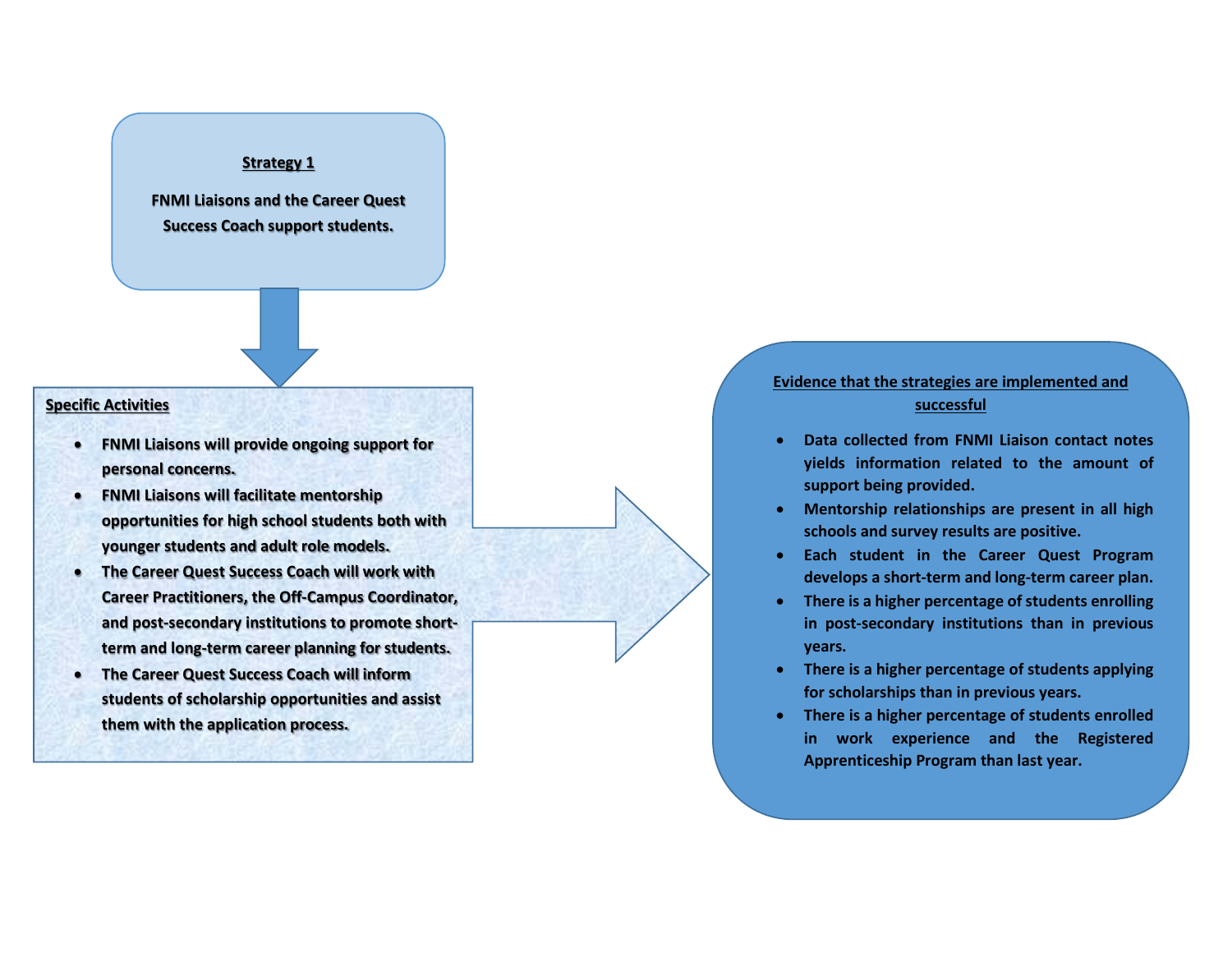**FNMI students who have disconnected from school return to complete their high school program.**

#### **Specific Activities:**

#### **FASTFORWARD Program**

- **The student advisors with the FASTFORWARD High School Completion Program contact students who have left school prior to graduation.**
- **Student advisors assist students in developing program plans for high school graduation/completion.**
- **Student advisors provide supported referrals to agencies that can offer assistance in the areas of financial and emotional counselling.**
- **Staff at Victoria Park High School assist students in completing their course work.**

#### **All Schools**

• **The District Off-Campus Facilitator assists students in connecting to work experience and RAP.**

- **The number of students who re-engage and complete their high school program.**
- **The number of students who continue in the program after the first year.**
- **The District High School Completion Rate will increase and the drop-out rate will decrease.**
- **The increase in the percentage of students who enroll in work experience or RAP.**